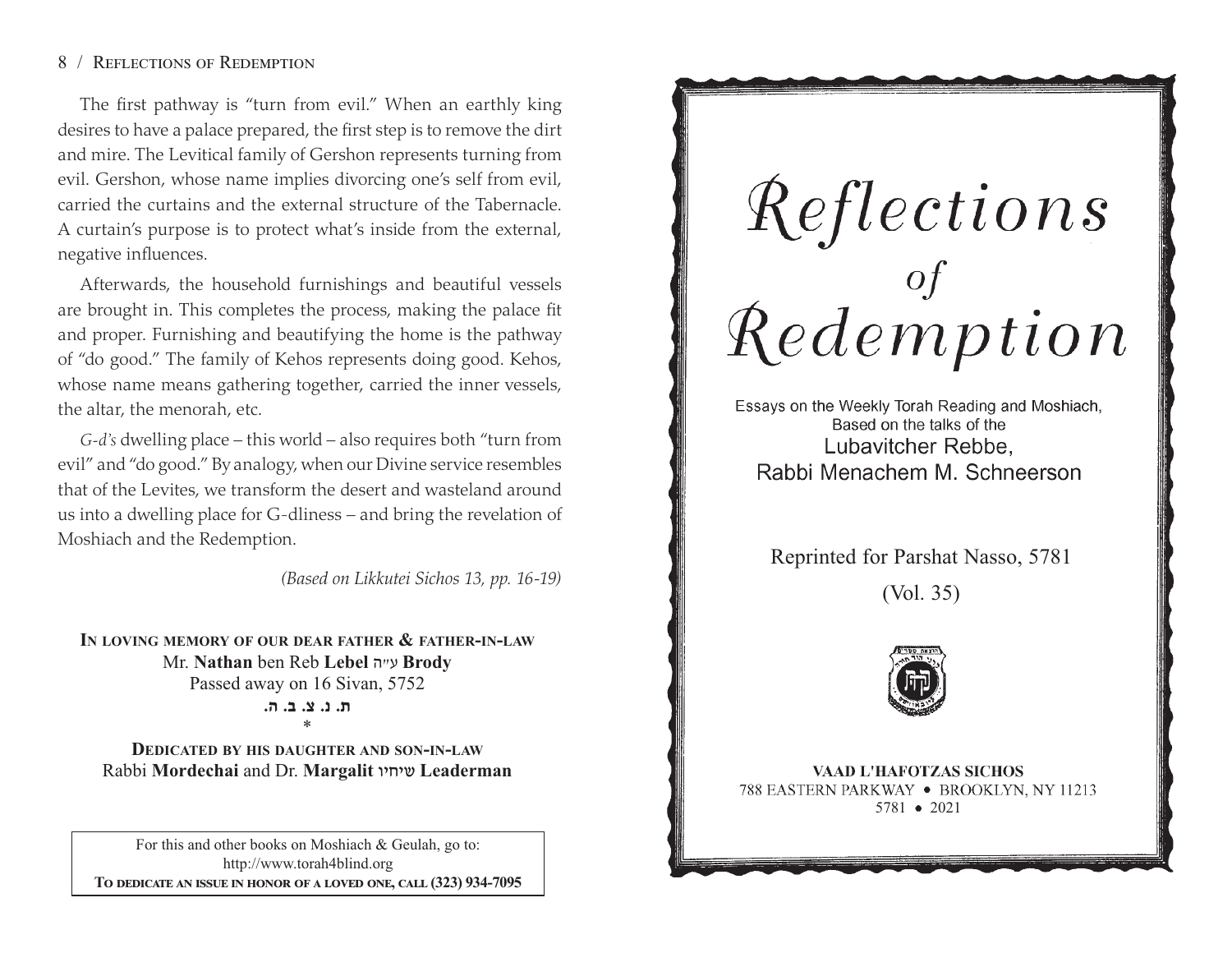**IN LOVING MEMORY OF**Horav **Schneur Zalman Halevi** v"g ben Horav **Yitzchok Elchonon Halevi** s"hv**Shagalov** Passed away on 21 Tamuz, 5766 Reb **Dovid Asniel** ben Reb **Eliyahu** <sup>v</sup>"g **Ekman**Passed away on 5 Sivan - Erev Shavuot, 5765 Mrs. **Devora Rivka** bas Reb **Yosef Eliezer** v"g **Marenburg** Passed away on the second day of Rosh Chodesh Adar, 5766 Reb **Yitzchok Moshe** (Ian)

ben Reb **Dovid Asniel** v"g **Ekman (Santiago, Chile)** Passed away on the 24th day of Shevat, 5769 **/v /c /m /b /,AND IN HONOR OF**Mrs. **Esther Shaindel** bas **Fraidel Chedva** whj,a**Shagalov DEDICATED BY**Rabbi & Mrs. **Yosef Y.** and **Gittel Rochel** uhjha

**Shagalov**

Reprinted with permission by: **Moshiach Awareness Center,** a Project of: **Enlightenment For The Blind, Inc.** 602 North Orange Drive. Los Angeles, CA 90036 Tel.: (323) 934-7095 \* Fax: (323) 934-7092

> http://www.torah4blind.org e-mail: yys@torah4blind.org

**Rabbi Yosef Y. Shagalov, Executive Director**

Printed in the U.S.A.

This week's portion teaches us to travel through the desert and transform it. Just as the Jewish people journeyed according to G-d's command, making the desert habitable, so each Jew must transform the desert in which he finds himself. For where we find ourselvesis not accidental; we arrive at a locale as G-d's emissaries. Indeed, Maimonides explains that every Jew can carry the Tabernacle and its vessels, so to speak. Like the Levites, every Jew who dedicates himself can stand before G-d, teaching His ways and righteous laws to the multitude.

Further, <sup>a</sup> thorough self-examination may lead to a pessimistic self-assessment. Recognizing that one's own behavior has been <sup>a</sup> "desert" or "wilderness," the individual might despair. How can I change my behavior, especially after so many years have passed and I've made a habit out of it?

Again, this week's portion counters such a negative evaluation. The Levites performed no service in the Tabernacle until they were thirty years old. Yet at that age they were given the strength to carry the Tabernacle and transform the wilderness. Similarly, an individual should not consider what his situation or behavior hasbeen until now. Rather, he should view himself as a Levite reaching the age of thirty, resolving to perform the Divine service of making the wasteland flourish. Then, like a Levite, he will be given the strength to purify the undesirable and to cleanse the "wilderness." He will make of himself, and thus his environment, <sup>a</sup> Tabernacle, a dwelling place for G-dliness; the Divine Presence will reside within him and his surroundings. This leads automatically to entering the land, to Moshiach and Redemption.

To make ourselves and our environment a dwelling place for G-dliness, to transform the desert or wilderness into habitable land, requires <sup>a</sup> Divine service in two directions. These pathways to Moshiach are also alluded to in this week's portion.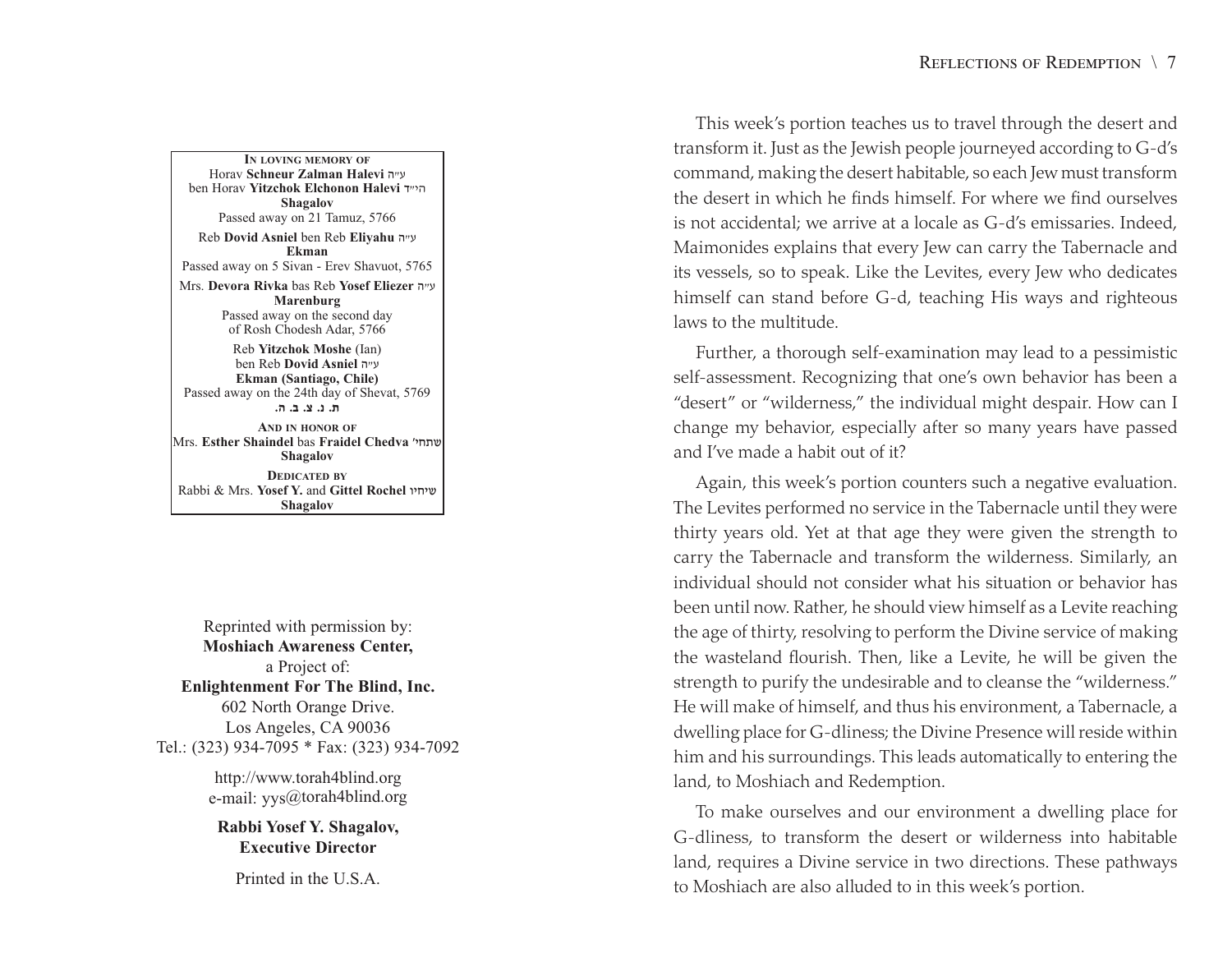## 6 / REFLECTIONS OF REDEMPTION

In general, <sup>a</sup> desert differs from a civilized place in two aspects. First, no one lives in a desert. When the six hundred thousand Jewish men, with their wives and children, arrived at an encampment, it suddenly became settled. Second, fruits, grains and vegetables don't grow in a desert. When the Jewish people encamped, thanks to the well of Miriam, the desert became <sup>a</sup> garden and an orchard.

Enumerating the Levites from the age of thirty onward (as is done at the end of parsha *Bamidbar* and here in parsha *Naso*), gave them a special distinction. This distinction prevented the desert from affecting them, because that which is numbered remains special and retains its identity. Through their service of carrying the Tabernacle and its vessels the desert was transformed into <sup>a</sup> fit and appropriate dwelling place.

Each generation must transform this world, a desert and a wasteland, into a dwelling place for G-dliness. This is the prelude and precondition to entering the land of Israel. The forty years in the desert represents our time in exile; the subsequent entrance into Israel represents the era of Moshiach and the time of Redemption. In between, we must transform the world.

There's a practical lesson for today. Evaluating our current situation, one might conclude that we are indeed in <sup>a</sup> spiritual desert, a wasteland uninhabited by man. The Supernal Man (*Adam HaElyon*), the highest level of G-dliness within creation, may seem absent. Most people appear oblivious to G-dliness. Even those that are aware and those that strive to conduct themselves according to the laws of the Torah have faults, defects and shortcomings. It seems something is missing in the Divine service of even the greatest *tzaddik* today. Where is the Divine Presence? Where is G-d's dwelling place? Such questions may lead to depression and despair, G-d forbid, to abandoning our task, forsaking those poor in mitzvos and spiritually destitute.

# Reflections<br>demption

Essays on the Weekly Torah Reading and Moshiach, Based on the talks of the Lubavitcher Rebbe. Rabbi Menachem M. Schneerson

by Dovid Yisroel Ber Kaufmann